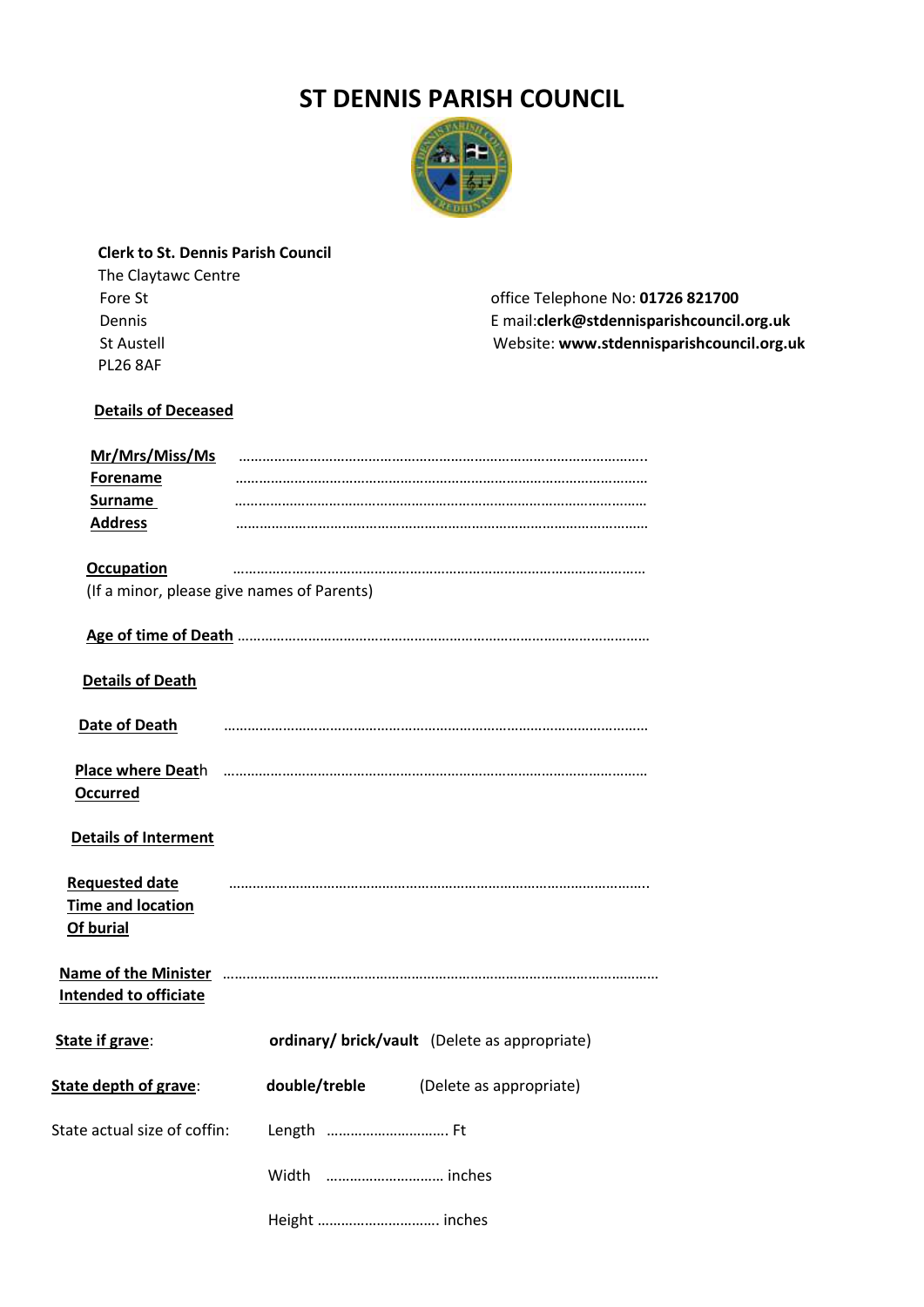If a previously purchased grave, please give details.

| Section                                   | Number of grave space |  | <b>EROB</b> |  |  |
|-------------------------------------------|-----------------------|--|-------------|--|--|
| <b>Details of person Completing Form:</b> |                       |  |             |  |  |
| Name:                                     |                       |  |             |  |  |
| Company:                                  |                       |  |             |  |  |
| <b>Address:</b>                           |                       |  |             |  |  |
|                                           |                       |  |             |  |  |
| Date:                                     |                       |  |             |  |  |

 **To be completed and signed by the Next of Kin ONLY** 

#### **To the Parish Council of St. Dennis in the County of Cornwall**

I hereby give notice of the Interment in the Burial Grounds / Garden of Rest at St. Dennis Cemetery, Hall Road, St Dennis. **(Please delete as appropriate**) In the Parish of St. Dennis, and declare that the particulars given are true to the best of my knowledge and belief.

| Name:                                    |  |
|------------------------------------------|--|
| Relationship<br>To deceased<br>Address:  |  |
|                                          |  |
|                                          |  |
|                                          |  |
| Signature<br>Date                        |  |
| <b>Office Use Only</b>                   |  |
| Grave identified/<br><b>Selected By:</b> |  |
| <b>Grave Check:</b><br>Receipt:          |  |
| <b>Record No:</b>                        |  |